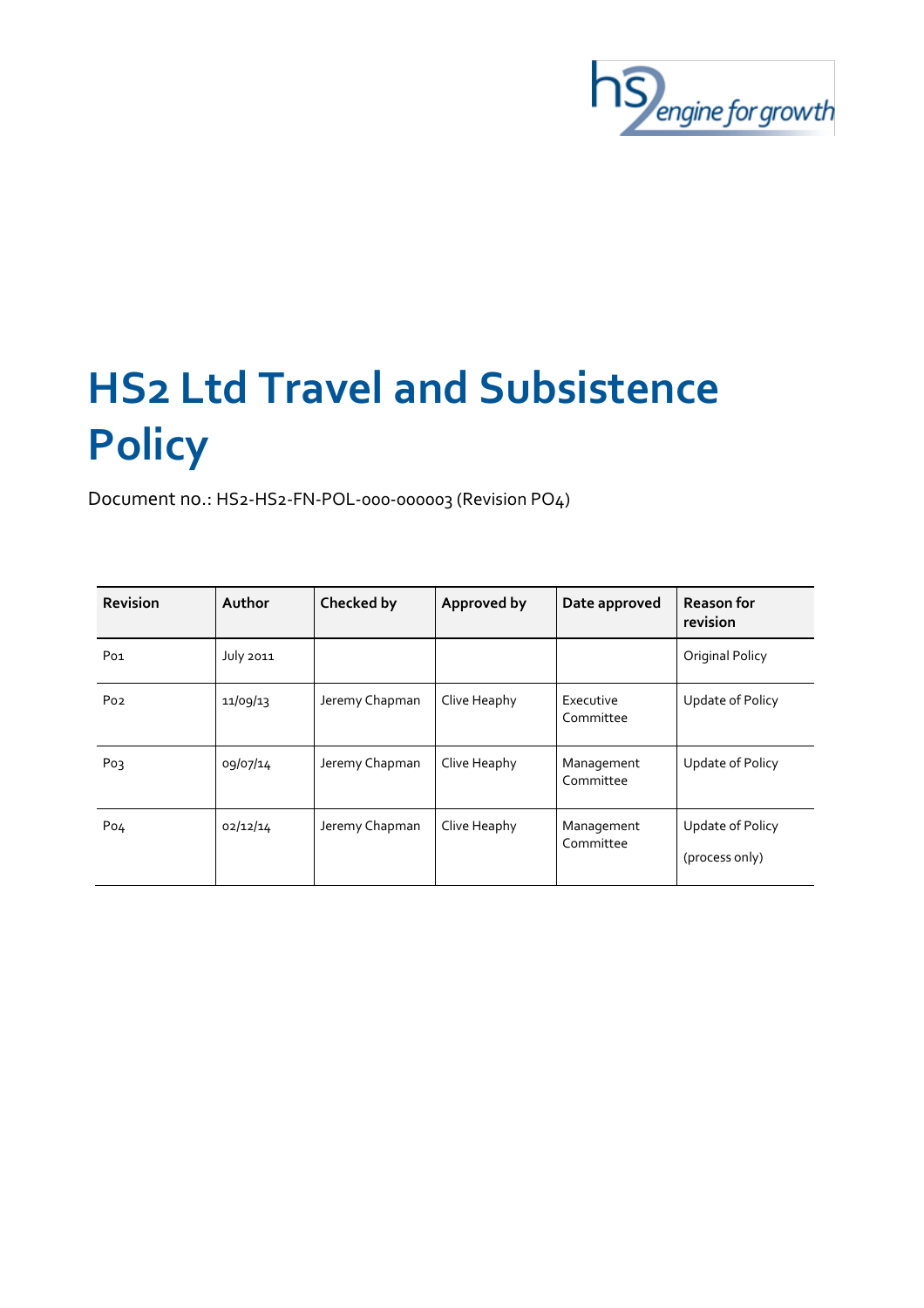Document no.: HS2-HS2-FN-POL-000-000003

Revision: P04

# **Contents**

| 1.                                                                                        | Purpose           |                                                                  | 3  |
|-------------------------------------------------------------------------------------------|-------------------|------------------------------------------------------------------|----|
| 2.                                                                                        | <b>Principles</b> |                                                                  |    |
| 3.                                                                                        | <b>Travel</b>     |                                                                  |    |
|                                                                                           |                   | 3.1 Type of Transport                                            | 5  |
|                                                                                           |                   | 3.2 Travel insurance                                             | 8  |
| 4.                                                                                        |                   | <b>Accommodation and Meals</b>                                   | 9  |
|                                                                                           |                   | 4.1 Hotel Accommodation                                          | 9  |
|                                                                                           |                   | 4.2 Daily Allowances                                             | 9  |
|                                                                                           |                   | 4.3 Additional Expenses                                          | 10 |
| 5.                                                                                        |                   | <b>Meal and Refreshments</b>                                     | 10 |
| 6.                                                                                        |                   | <b>Other Business Expenses</b>                                   | 10 |
|                                                                                           | 6.1               | General expenses                                                 | 10 |
|                                                                                           | 6.2               | <b>Business Hospitality</b>                                      | 11 |
|                                                                                           | 6.3               | <b>Staff Hospitality</b>                                         | 12 |
|                                                                                           | 6.4               | Travel costs of spouse/partners/family members                   | 13 |
|                                                                                           | 6.5               | HS2 Ltd-provided mobile phones                                   | 13 |
|                                                                                           | 6.6               | Personal mobile phones                                           | 13 |
|                                                                                           | 6.7               | Training                                                         | 14 |
|                                                                                           | 6.8               | <b>Professional Memberships</b>                                  | 14 |
|                                                                                           | 6.9               | Miscellaneous business expenses                                  | 14 |
| 7.                                                                                        |                   | <b>Claiming Expenses</b>                                         | 14 |
| 8.                                                                                        | Receipts          |                                                                  | 17 |
|                                                                                           |                   | Appendix A - UK and overseas rates                               | 18 |
|                                                                                           |                   | Appendix B - Use of privately owned motor vehicles for UK travel | 19 |
| 1                                                                                         | <b>Conditions</b> |                                                                  | 19 |
|                                                                                           | 1.1               | Ownership                                                        | 19 |
|                                                                                           | 1.2               | Insurance                                                        | 19 |
|                                                                                           | 1.3               | Other documentation                                              | 20 |
| 2                                                                                         | <b>Expenses</b>   |                                                                  | 20 |
|                                                                                           | 2.1               | Motor mileage allowance                                          | 20 |
|                                                                                           | 22                | Motor mileage rates - motor cars and vans                        | 20 |
|                                                                                           | Template no.      | Passenger supplement                                             | 21 |
| HS2-HS2-P.M. TEM notorcoveles and motor cycle combing ations<br>Uncontrolled when printed |                   |                                                                  | 21 |
|                                                                                           | 2.5               | Parking, garaging and tolls                                      | 21 |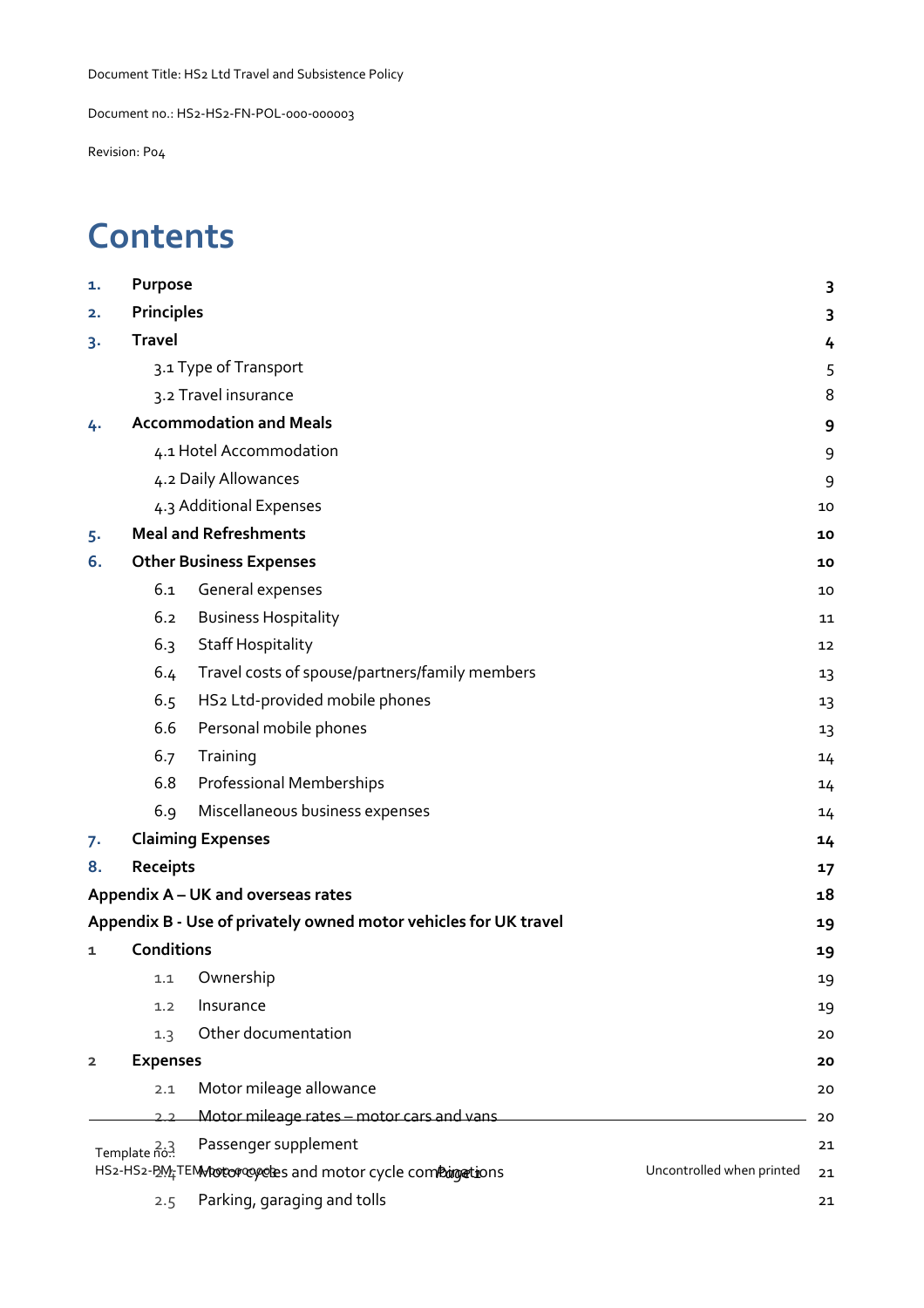Document no.: HS2-HS2-FN-POL-000-000003

#### Revision: P04

| 2.6 Congestion charging | 21 |
|-------------------------|----|
| 2.7 Traffic offences    | 21 |

#### **List of tables**

| Table 1 Type of Transport |  |
|---------------------------|--|
|                           |  |
| Table 2: General Expenses |  |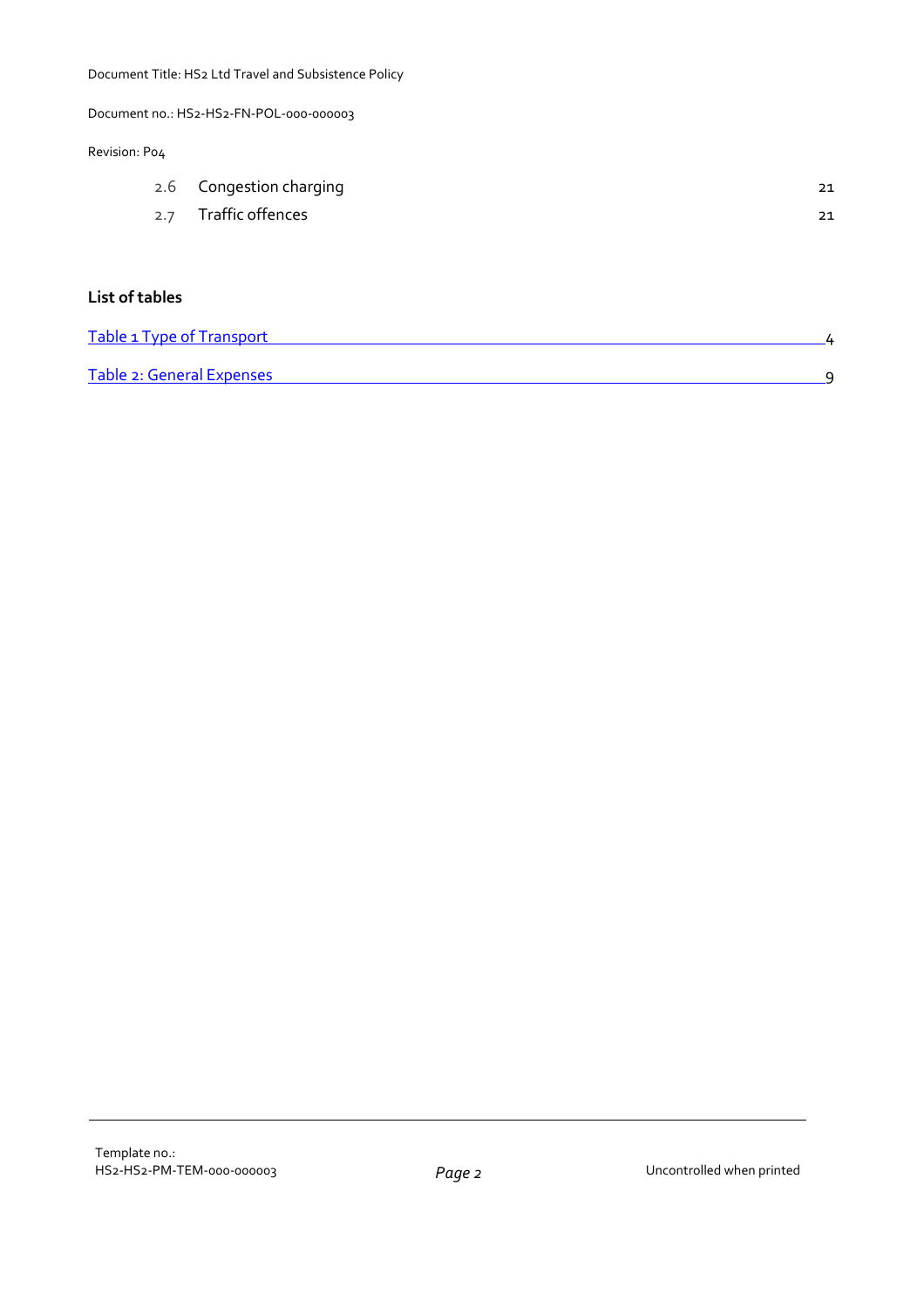Document no.: HS2-HS2-FN-POL-000-000003

Revision: P04

**1. Purpose**

This policy applies to all colleagues working within HS2 Ltd, including employees, secondees, agency and interim staff as well as Board and Panel members

This policy applies to all expenses incurred, whether reclaimed through the expenses process, paid for by corporate credit card, procurement card, or by invoice via the purchase ledger. Failure to follow these rules may result in expense claims being refused and may lead to disciplinary action.

All staff travelling on HS2 Ltd business should make themselves aware of these guidelines. Should you have any questions or require further advice, please discuss with the Finance team.

# **2. Principles**

Our policy is to reimburse you for all reasonable expenses incurred in the performance of your duties for HS2 Ltd. You are expected neither to gain nor lose financially from the expenses process. It is important that everyone understands the basis on which expenses should be incurred and the limits and conditions that are attached to reimbursement.

As a high profile, public organisation, we all have an obligation to manage our travel and other expenses prudently and responsibly. Be aware that it is an essential requirement when you incur expenses that you get best value for money.

In this context, you must:

- ensure that the costs you incur whilst on HS2 Ltd business are reasonable and are in accordance with the policies set out in this document;
- make travel arrangements that are consistent with business needs, will accomplish business objectives in a cost-efficient manner and are within agreed budgets (only travel where there is an essential need for the journey);
- wherever possible you should choose public transport –hplan and book your journeys so that maximum advantage can be taken of early booking discounts (your expenses may not be reimbursed if you disregard HS2 Ltd's preferred methods of booking travel);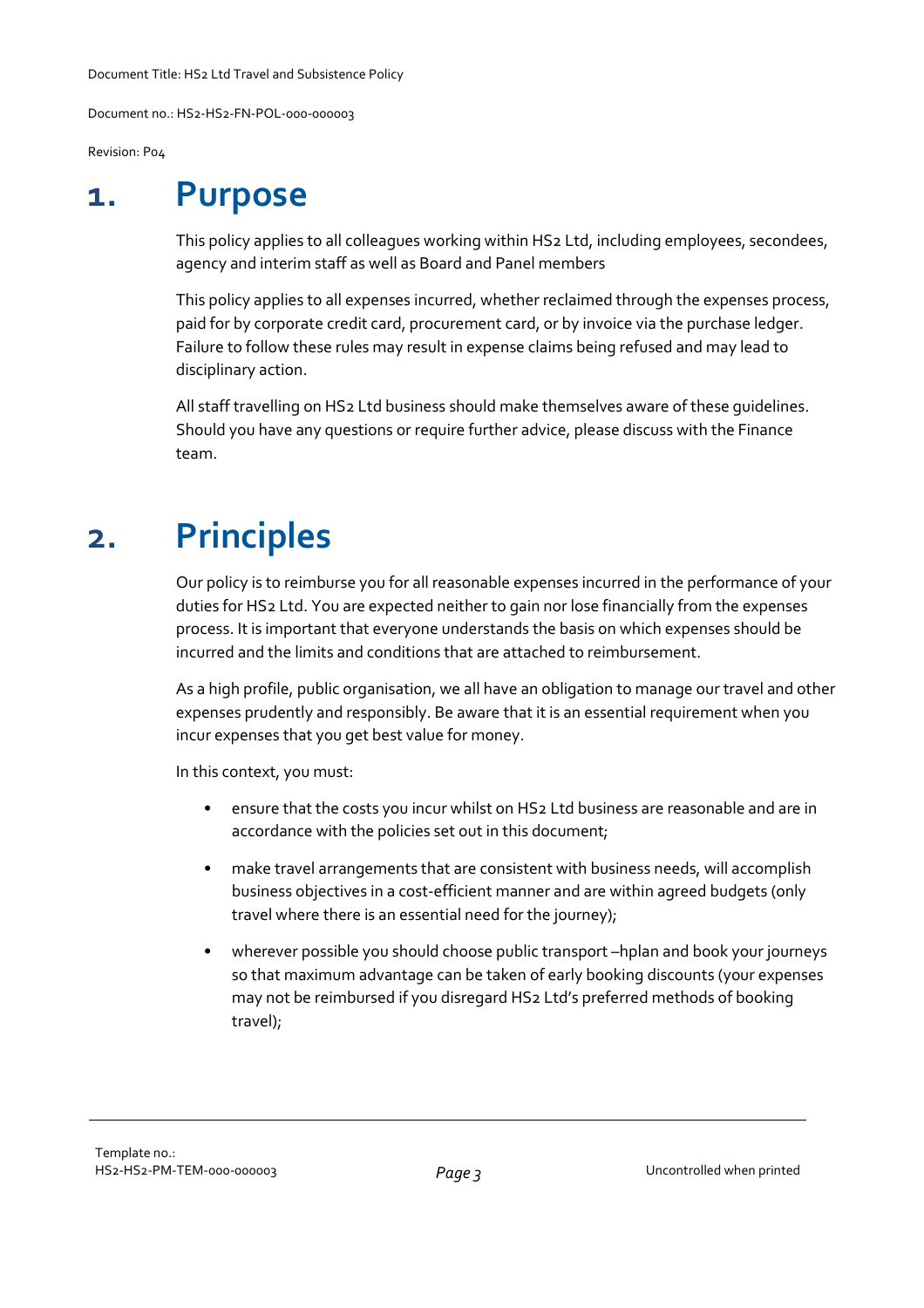Revision: P04

- obtain authorisation for significant travel or other expenses from your Head of Department before a commitment to spend is made, in particular, approval for spend of over £750 on any journey or event and all foreign travel must be approved before the expenditure is committed; and
- provide sufficient detail on why the expense was incurred (in particular for taxis, travel, and hospitality).

HS2 Ltd's responsibility is to ensure that you are reimbursed for compliant and appropriate business expenses (as set out in this policy) on a timely basis. HS2 reserves the right not to meet claims submitted more than three months after they were incurred unless there are valid reasons given for a late claim. HS2 Ltd reserves the right to not pay (or to reclaim if already paid) any expenses that are regarded as unreasonable.

# **3. Travel**

Official travel is defined as travel you need to make on official business away from your normal workplace(s). Your normal workplace is defined in your contract of employment. Your journey between your home and your normal workplace(s) is not official travel and these costs must not be claimed.

You should only travel if your journey is the best way to achieve your business objective and it cannot be achieved by some other means e.g. teleconference or video conference.

If you do travel, you must use public transport wherever practicable. Travel should be in standard or economy class in all but exceptional circumstances and where the necessary approvals have been obtained. It should be remembered that the public perception of staff travelling in first/business class can create a poor impression of the organisation and may be subject to public scrutiny.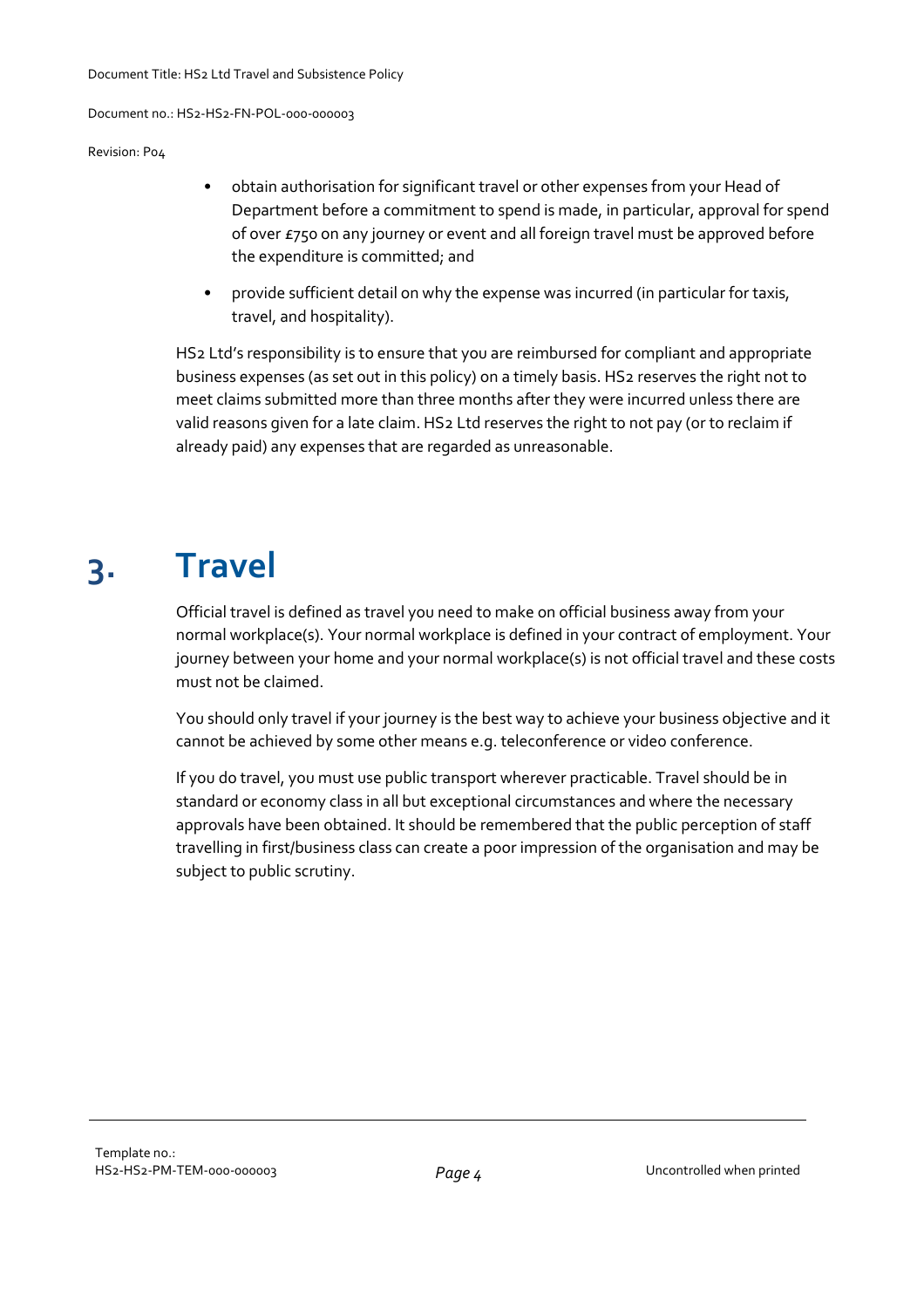Document no.: HS2-HS2-FN-POL-000-000003

Revision: P04

## **3.1 Type of Transport**

#### Table 1 Type of Transport

| Train           | All train journeys should be undertaken by standard class and should make best use of<br>available discounts (e.g. advance ticket, day returns). Please plan your journey to take<br>advantage.                                                                                                                                                                                                                                                                                                                                     |
|-----------------|-------------------------------------------------------------------------------------------------------------------------------------------------------------------------------------------------------------------------------------------------------------------------------------------------------------------------------------------------------------------------------------------------------------------------------------------------------------------------------------------------------------------------------------|
|                 | Staff may travel first class by rail if this is the cheapest option available on the required<br>train. However, travelling in first class can create a poor impression it should be<br>remembered that claims may be subject to public scrutiny.                                                                                                                                                                                                                                                                                   |
|                 | Other than in exceptional circumstances, tickets must only be booked through the HS2<br>Ltd official travel supplier (Redfern). This can be done by contacting the HS2 Ltd Travel<br>Booking Coordinator who will arrange the booking. When tickets are booked through<br>Redfern there will be no personal expenses to reclaim.                                                                                                                                                                                                    |
| Air             | Flights may be taken within the UK or internationally, where it represents better value for<br>money or use of time. All flights should be undertaken by economy class unless there is a<br>compelling reason to travel with a different class of air ticket. The class of air ticket that<br>you can use will depend on the overall cost, relative convenience and duration of the<br>flight. It is the responsibility of yourself, your line manager and Director to ensure that the<br>most appropriate class of ticket is used. |
|                 | You must adopt sensible travel planning practices and early booking to minimise the cost<br>of air travel.                                                                                                                                                                                                                                                                                                                                                                                                                          |
|                 | All air travel requires prior authorisation of your Director or in his/her absence the Chief<br>Executive.                                                                                                                                                                                                                                                                                                                                                                                                                          |
|                 | Tickets must only be booked through the HS2 Ltd official travel supplier (Redfern). This<br>can be done by contacting the HS2 Ltd Travel Booking Coordinator who will arrange the<br>booking. When tickets are booked through Redfern there will be no personal expenses to<br>reclaim.                                                                                                                                                                                                                                             |
| Bus/Underground | The costs of underground, bus and coach fares used for official travel will be reimbursed. A<br>receipt or Oyster Card journey history log (available from Oyster online) must be obtained<br>as proof of travel.                                                                                                                                                                                                                                                                                                                   |
|                 |                                                                                                                                                                                                                                                                                                                                                                                                                                                                                                                                     |

Template no.: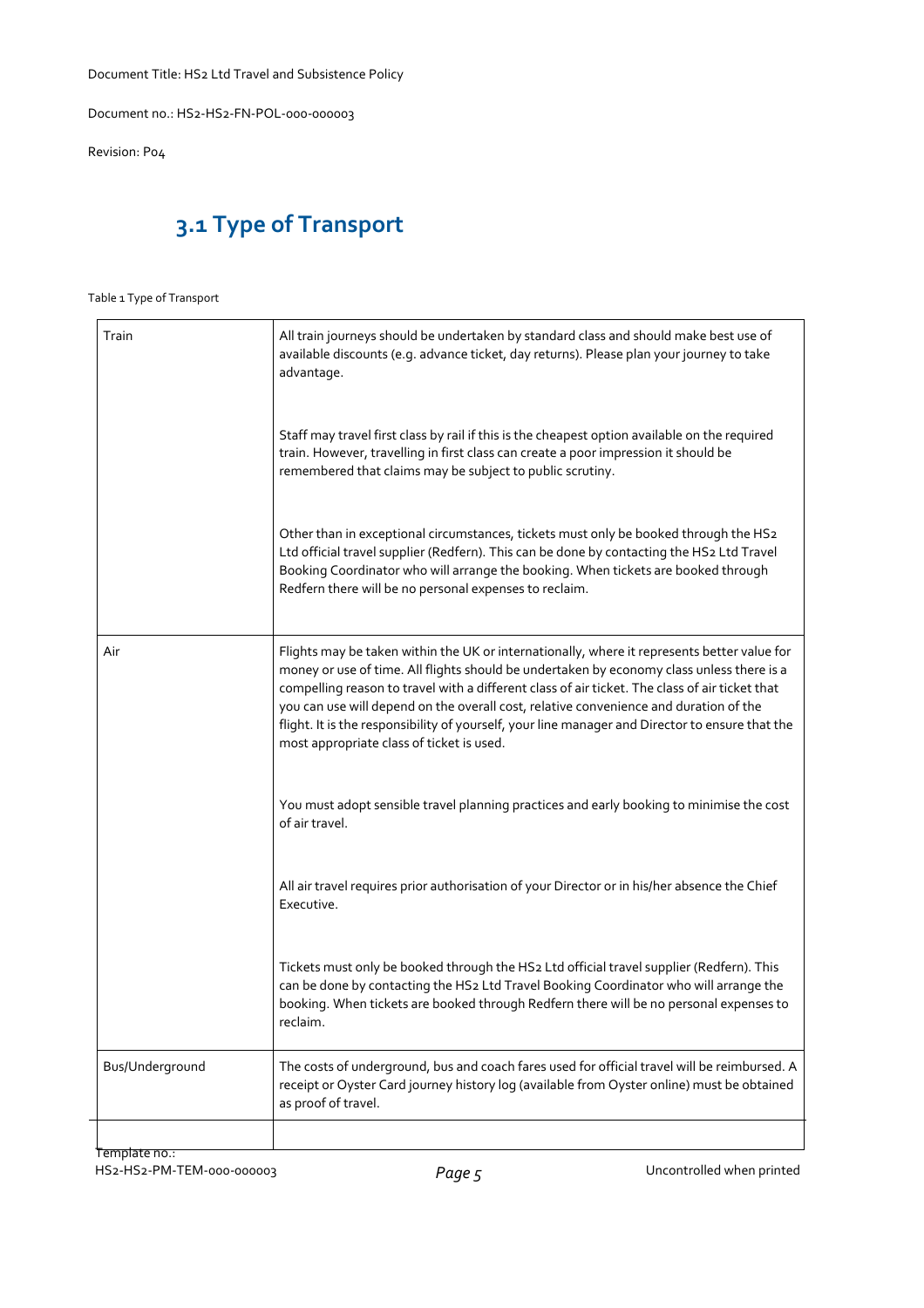#### Revision: P04

| Taxis and mini-cabs | You will normally be expected to travel by public transport. However, you are entitled to<br>use a taxi where it is impractical to use public transport, where public transport would take<br>significantly longer than a taxi, or where it is more cost effective (e.g. when travelling in a<br>qroup).                    |
|---------------------|-----------------------------------------------------------------------------------------------------------------------------------------------------------------------------------------------------------------------------------------------------------------------------------------------------------------------------|
|                     | A receipt must be provided to support any expense claim in respect of a taxi journey<br>undertaken and details of the journey should be fully listed on the expense claim form.<br>Failure to provide sufficient justification for the use of a taxi may result in the claim being<br>disallowed.                           |
|                     | Taxi journeys between home and office are not reimbursable except in exceptional<br>circumstances and subject to prior approval by the Head of Department. Please be aware<br>that these claims may be subject to tax deduction.                                                                                            |
|                     | In the event of out of hours working finishing beyond 21:00 (and where it is not reasonable<br>to use public transport) you are, with approval from your Head of Department, allowed to<br>incur and reclaim the cost of a taxi fare from the office to the employee's home.<br>Reimbursement will only be allowable where: |
|                     | such out of hours working occurs irregularly, and                                                                                                                                                                                                                                                                           |
|                     | it would be unreasonable, for reasons of personal safety or staff welfare, to use public<br>transport; or                                                                                                                                                                                                                   |
|                     | if public transport is sporadic and unreliable or not available when you start/finish work.                                                                                                                                                                                                                                 |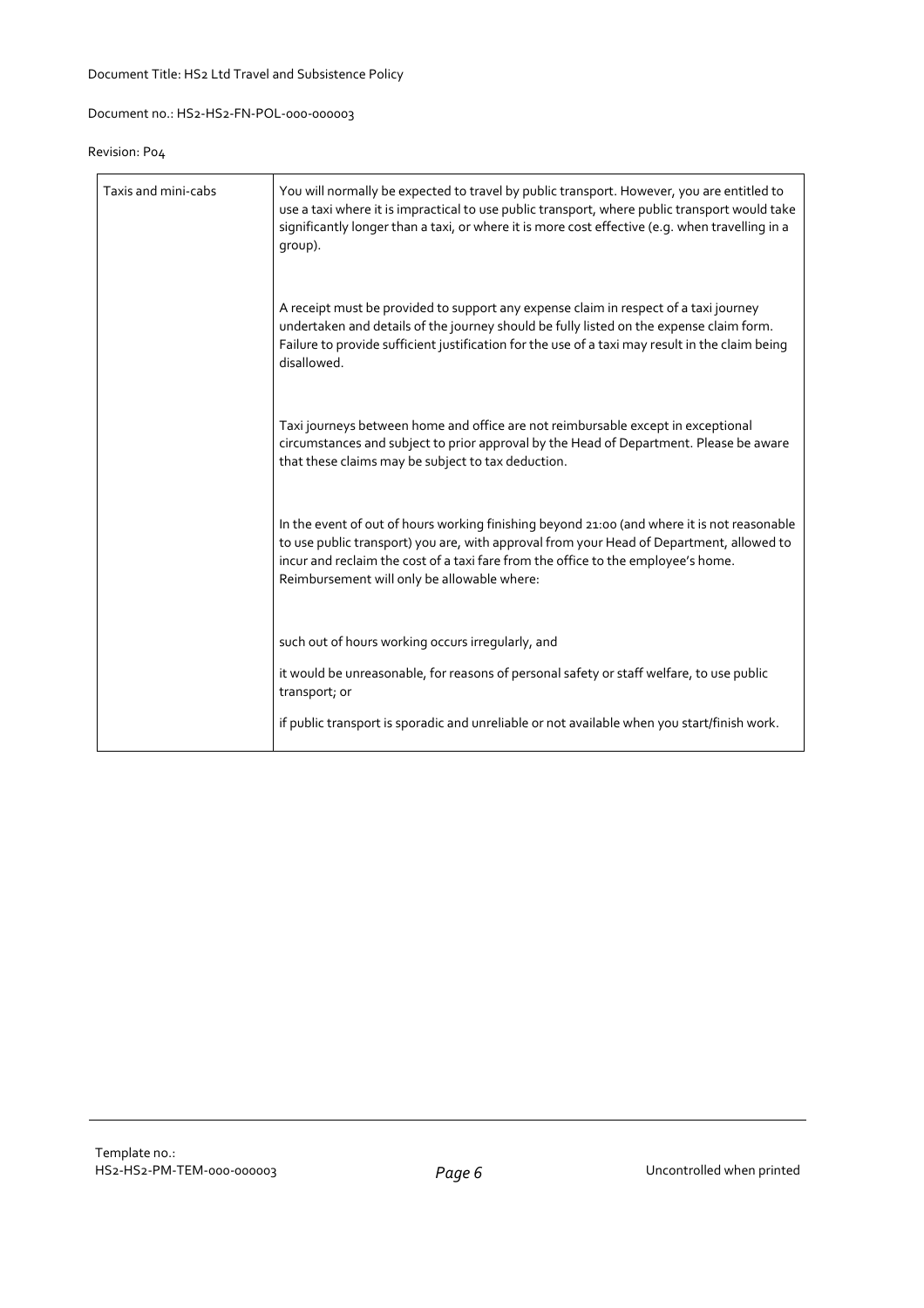#### Revision: P04

| <b>Hire Cars</b> | If it is not possible, or if it is inefficient (in terms of cost or time), to use public transport,<br>the use of a hire car may be authorised by your line manager (where the use of a hire car is<br>the most cost effective option) or the Director of Finance Operations. However,<br>consideration should be given to 'green' issues before car use is authorised. If a car is used<br>as the only viable option, car sharing should always be considered.        |
|------------------|------------------------------------------------------------------------------------------------------------------------------------------------------------------------------------------------------------------------------------------------------------------------------------------------------------------------------------------------------------------------------------------------------------------------------------------------------------------------|
|                  | The vehicle is hired solely for conducting HS2 Ltd business. Using hire cars for personal<br>use is not permitted.                                                                                                                                                                                                                                                                                                                                                     |
|                  | When using a hire car you are entitled to be reimbursed the unavoidable expenses of<br>parking, tolls, congestion charging, and fuel. You must at all times obey the law and drive<br>with due care and attention. You are personally liable for any parking fines, penalty charge<br>notices, and the cost and personal/legal implications of any traffic offences.                                                                                                   |
|                  | Before driving, you must familiarise yourself with HS2 Ltd's driving policy (document No:<br>HS2-HS2-HS-POL-000-000002) and ensure that your driving is safe for you and other road<br>users.                                                                                                                                                                                                                                                                          |
|                  | The driving policy also identifies that all journeys should be properly planned. Drivers<br>should familiarise themselves with the standard 'Driving at Work Risk Assessment' (HS2-<br>HS2-HS-ASM-000-000008). Where there are specific hazards or risks not included in this<br>standard risk assessment then a risk assessment needs to be completed capturing these<br>specific risks. If a risk assessment is required, please consult the Health and Safety team. |
|                  | Hire cars must be booked through the HS2 Ltd official hire car provider (Enterprise). This<br>can be done by contacting the HS2 Ltd Travel Booking Coordinator who will arrange the<br>booking and will provide the terms and conditions of hire.                                                                                                                                                                                                                      |
|                  |                                                                                                                                                                                                                                                                                                                                                                                                                                                                        |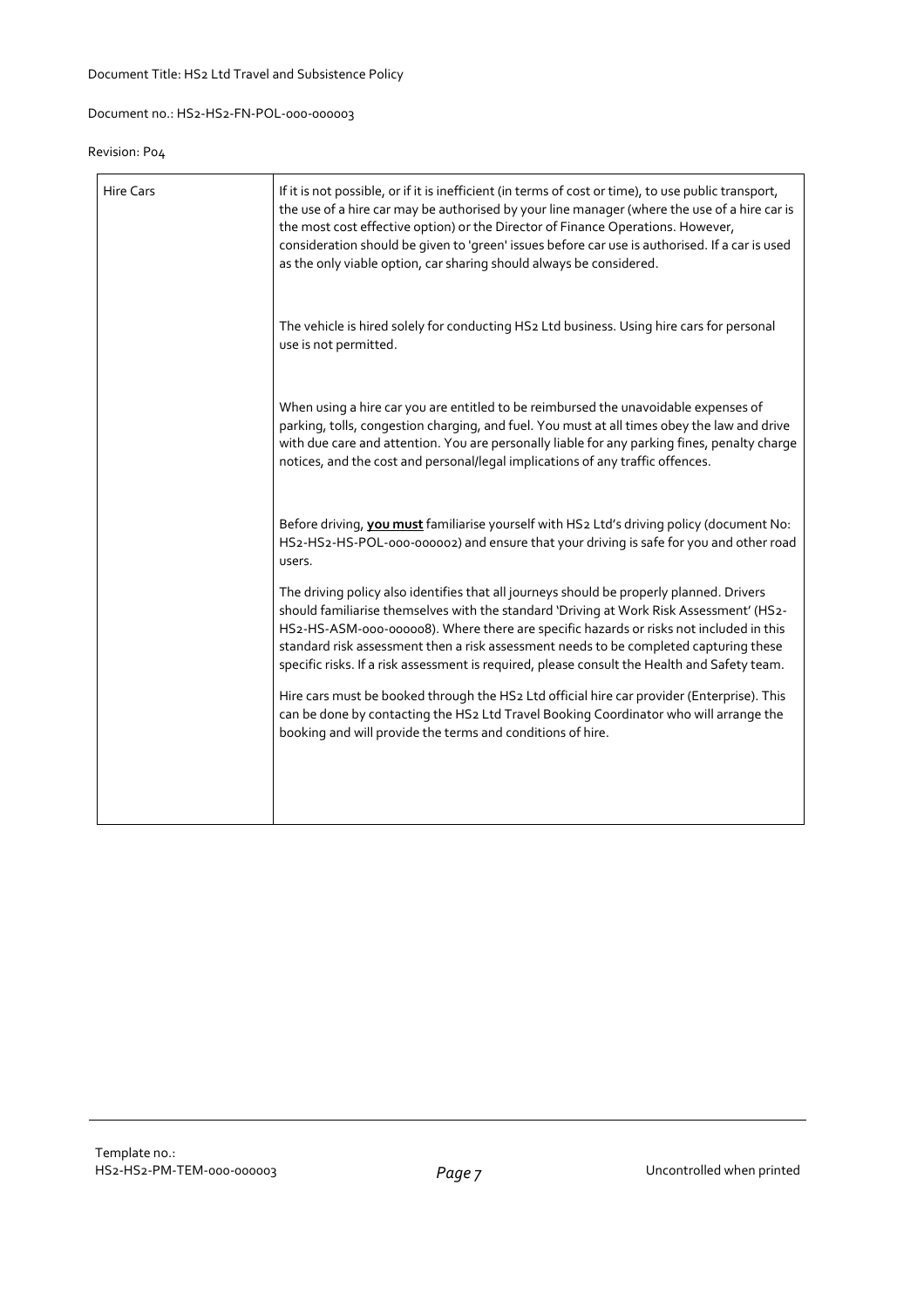#### Revision: P04

| Personal Transport (Car and<br>Motorcycle) | If it is not possible or if it is inefficient, in terms of cost or time, to use public transport then<br>the use of a privately owned vehicle for work purposes may be used. This may be<br>appropriate where client sites are not readily accessible by public transport, equipment or<br>luggage must be conveyed or it is otherwise more efficient or economic than public<br>transport.                                                                            |
|--------------------------------------------|------------------------------------------------------------------------------------------------------------------------------------------------------------------------------------------------------------------------------------------------------------------------------------------------------------------------------------------------------------------------------------------------------------------------------------------------------------------------|
|                                            | Consideration should be given to 'green' issues before vehicle use is authorised. If a car is<br>used as the only viable option, car sharing should always be considered. It is important to<br>note that the onus is on the person who is using a personal vehicle to:                                                                                                                                                                                                |
|                                            | provide proof that you meet HS2's requirements for the vehicle including insurance for<br>business travel (see criteria in Annex B); and                                                                                                                                                                                                                                                                                                                               |
|                                            | gain approval from your Head of Department or the Director of Finance Operations to use<br>the vehicle for work purposes.                                                                                                                                                                                                                                                                                                                                              |
|                                            | Before driving, you must familiarise yourself with HS2 Ltd's Driving Policy (document No:<br>HS2-HS2-HS-POL-000-000002), complete the Drivers Declaration form (appendix A of<br>the Driving Policy), and provide the Director of Finance Operations with a copy of the<br>signed Drivers Declaration and copy of the valid vehicle insurance (covering business<br>travel).                                                                                           |
|                                            | The driving policy also identifies that all journeys should be properly planned. Drivers<br>should familiarise themselves with the standard 'Driving at Work Risk Assessment' (HS2-<br>HS2-HS-ASM-000-000008). Where there are specific hazards or risks not included in this<br>standard risk assessment then a risk assessment needs to be completed capturing these<br>specific risks. If a risk assessment is required, please consult the Health and Safety team. |

## **3.2 Travel insurance**

There are strict rules covering government bodies use of insurance, therefore, travel insurance for overseas business trips and business trips within the UK is considered on a case by case basis. Please see the Director of Finance Operations for further information.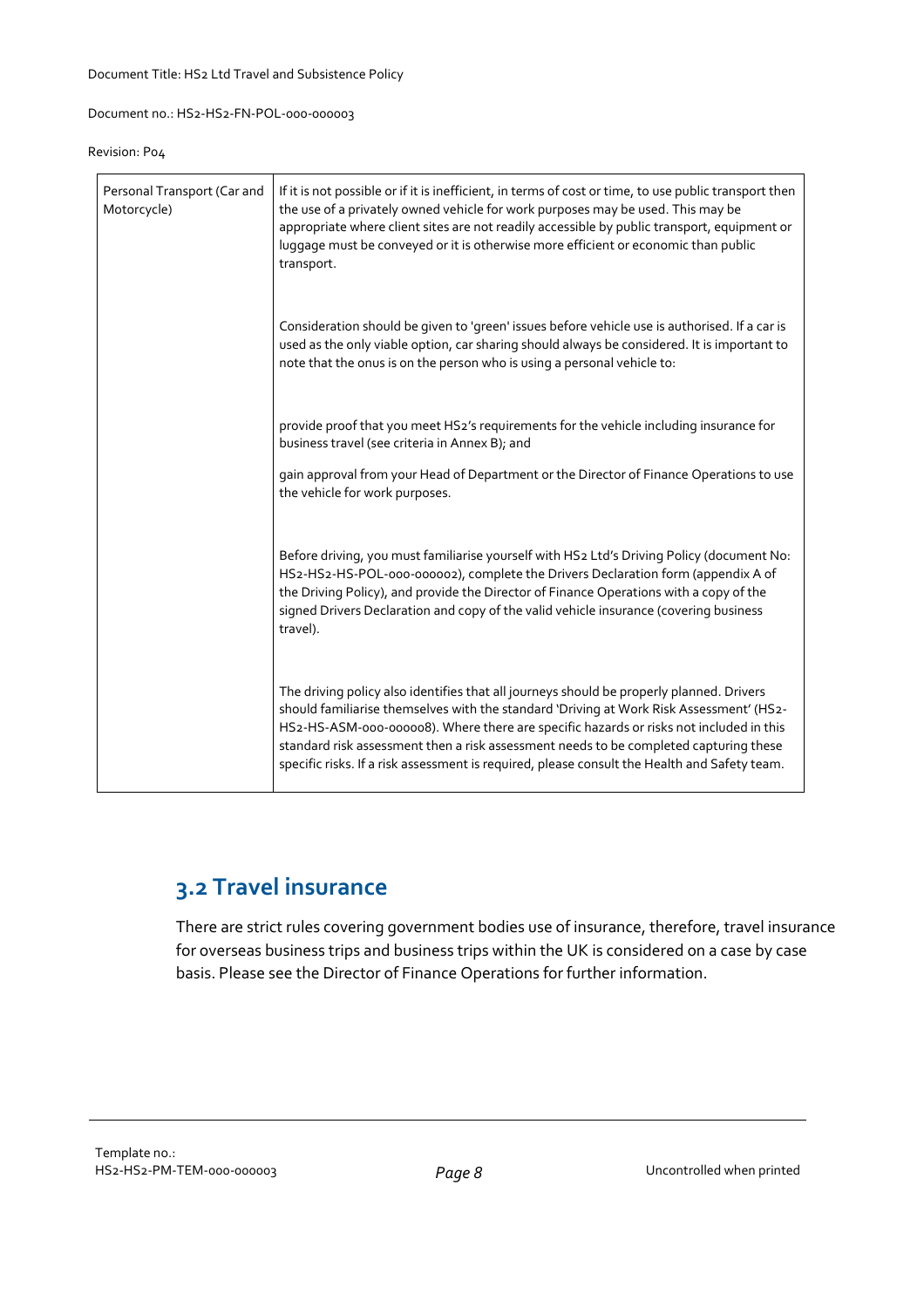Revision: P04

## **4. Accommodation and Meals**

## **4.1 Hotel Accommodation**

Accommodation costs will be reimbursed when you are travelling or engaged on HS2 Ltd's business and it is not practical for you to return home. In all but exceptional circumstances, you must obtain prior approval from your Head of Department. See Appendix A for rates (including flat rate allowance for staying with friends/ relatives).

This amount will entitle you to reasonable standard accommodation i.e. a room with en suite facilities, TV, telephone and tea/coffee making facilities. You should stay within the indicative rate. Where you fall outside the indicative amount, you must provide an accompanying explanation and obtain prior approval from your Head of Department.

If payment is not made using a corporate credit or procurement card you must settle your hotel bill personally and submit an expense claim form in respect of the expenses incurred in the performance of your duties. Your expense claim should be supported by original VAT receipts. Staff are required to ask the hotel to provide itemised bills showing all expenses.

Hotels should be booked through the HS2 Ltd official Hotel provider (Redfern). This can be done by contacting the HS2 Ltd Travel Booking Coordinator who will arrange the booking.

## **4.2 Daily Allowances**

If you choose to stay with friends or family rather than staying in a hotel when you are required to stay away from home for work purposes, then, with the prior approval of your Head of Department, you can claim an allowance of up to  $E_3$  per night to recompense the householder for meals and lodging. In these circumstances you cannot also claim for any actual costs of meals and accommodation.

You are entitled to claim a daily amount of  $\epsilon_5$  per night to cover personal incidental expenses incurred when travelling on HS2 Ltd business in the UK. If you are travelling on HS2 Ltd business outside the UK, you are entitled to claim a daily amount of £10 per night to cover such personal incidental expenses. This allowance should be included on the expense claim form and it should be clearly noted how many daily amounts are being claimed.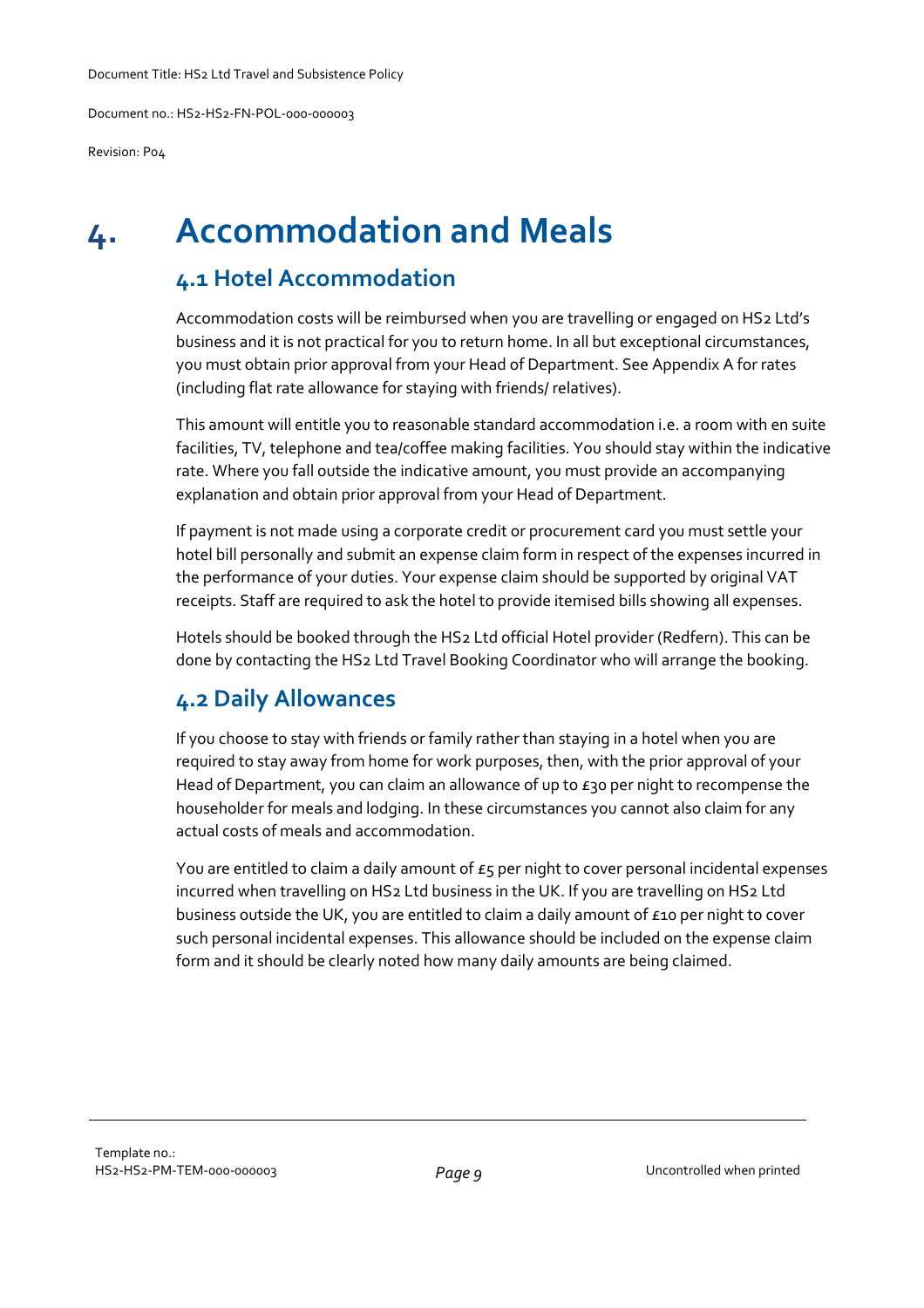Document no.: HS2-HS2-FN-POL-000-000003

Revision: P04

#### **4.3 Additional Expenses**

Any additional expenses expected to be incurred and reimbursed on long trips or trips extending over a weekend must be approved by your Head of Department before the trip starts. Please note that the reimbursement of any expenses over and above those provided for in this document is likely to give rise to a taxable expense.

# **5. Meal and Refreshments**

When you stay overnight in a hotel on the HS2 Ltd's business, you may claim reimbursement of the actual cost of dinner and non-alcohol drink. Remember that you are responsible for ensuring that any claims are prudent, reasonable, and are within the limits set out in Annex A. Any excessive claims will be disallowed.

You are entitled to purchase food/drinks if you are working away from your normal workplace(s) on official business and need to purchase a meal or meals (including snacks, soft drinks and non-alcoholic beverages). See Annex A for the rates. You are entitled to claim for meals as follows:

- 5-10 hours one meal
- 10-12 hours two meals
- Over 12 hours three meals

You cannot claim any expenses where the meal(s) are taken at home or the meal(s) are provided by a third party at no cost to you.

For pre-planned late night working within HS2 offices, specific subsistence entitlements will apply. If employees finish after 20.00hrs, they may be entitled to a late evening meal for which they can claim up to  $E_1$ . This entitlement is for use in exceptional circumstances only and with the approval of the Head of Department.

## **6. Other Business Expenses**

#### **6.1 General expenses**

It is not possible to identify and categorise (as reimbursable or not) all of the types of business travel or accommodation expense that may occur. You should apply both common-sense and the general policy guidelines. The table below indicates some examples: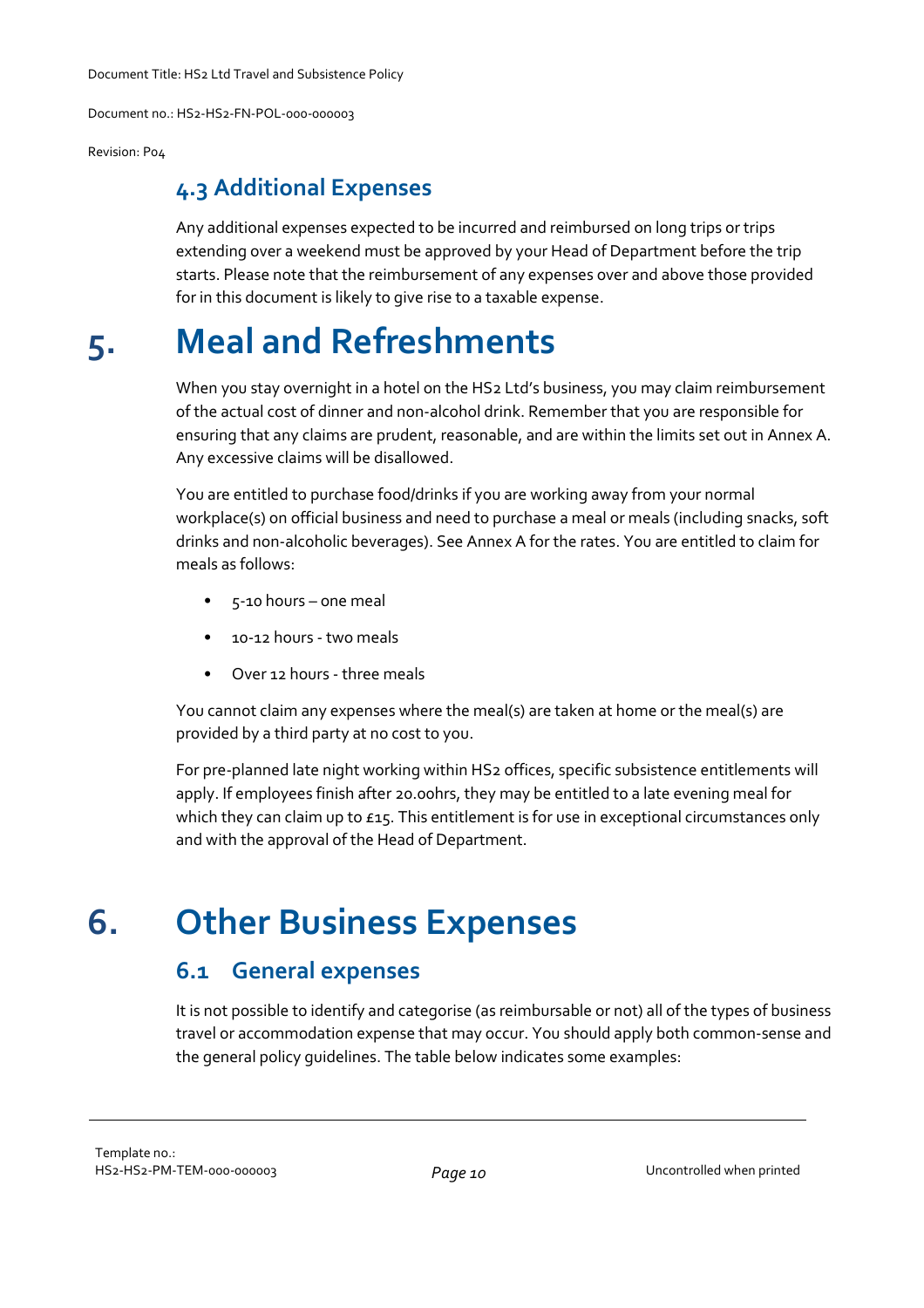Document no.: HS2-HS2-FN-POL-000-000003

Revision: P04

Table 2: General Expenses

| Normally reimbursable                                                      | Normally not reimbursable                                                                                                        |
|----------------------------------------------------------------------------|----------------------------------------------------------------------------------------------------------------------------------|
| Road or bridge tolls                                                       | Traffic or other fines                                                                                                           |
| Foreign exchange commission                                                | Movies and other personal entertainment                                                                                          |
| Business fax and phone charges                                             | Child care                                                                                                                       |
| Work related inoculations                                                  | Hair stylist or barber                                                                                                           |
| Visas required for business travel                                         | Inoculations/Visa and Passport costs for family<br>members accompanying an employee on HS2 Ltd<br>business WHY WOULD THIS HAPPEN |
| <b>London Congestion Charge</b>                                            | Clothing and Toiletries                                                                                                          |
| Internet access or fax calls from hotels related to<br>business            | Alcoholic drinks                                                                                                                 |
| Remote dial-in connection                                                  | Fitness facility costs                                                                                                           |
| Personal phone calls within the daily allowance for<br>incidental expenses | Laundry                                                                                                                          |
|                                                                            | Newspapers or magazine                                                                                                           |
|                                                                            |                                                                                                                                  |

## **6.2 Business Hospitality**

Business hospitality is the provision of hospitality to any individuals who are not employees of HS2 Ltd. Where it is a genuine business occasion such as a working lunch, or similar event where business is formally discussed, you may reclaim the costs of reasonable business hospitality on the basis that you have received prior approval from your Head of Department to incur the expenses. A maximum limit of £10/head for attendees at the event is considered reasonable; however, when catering for larger meetings the cost per head cost would be expected to be significantly lower.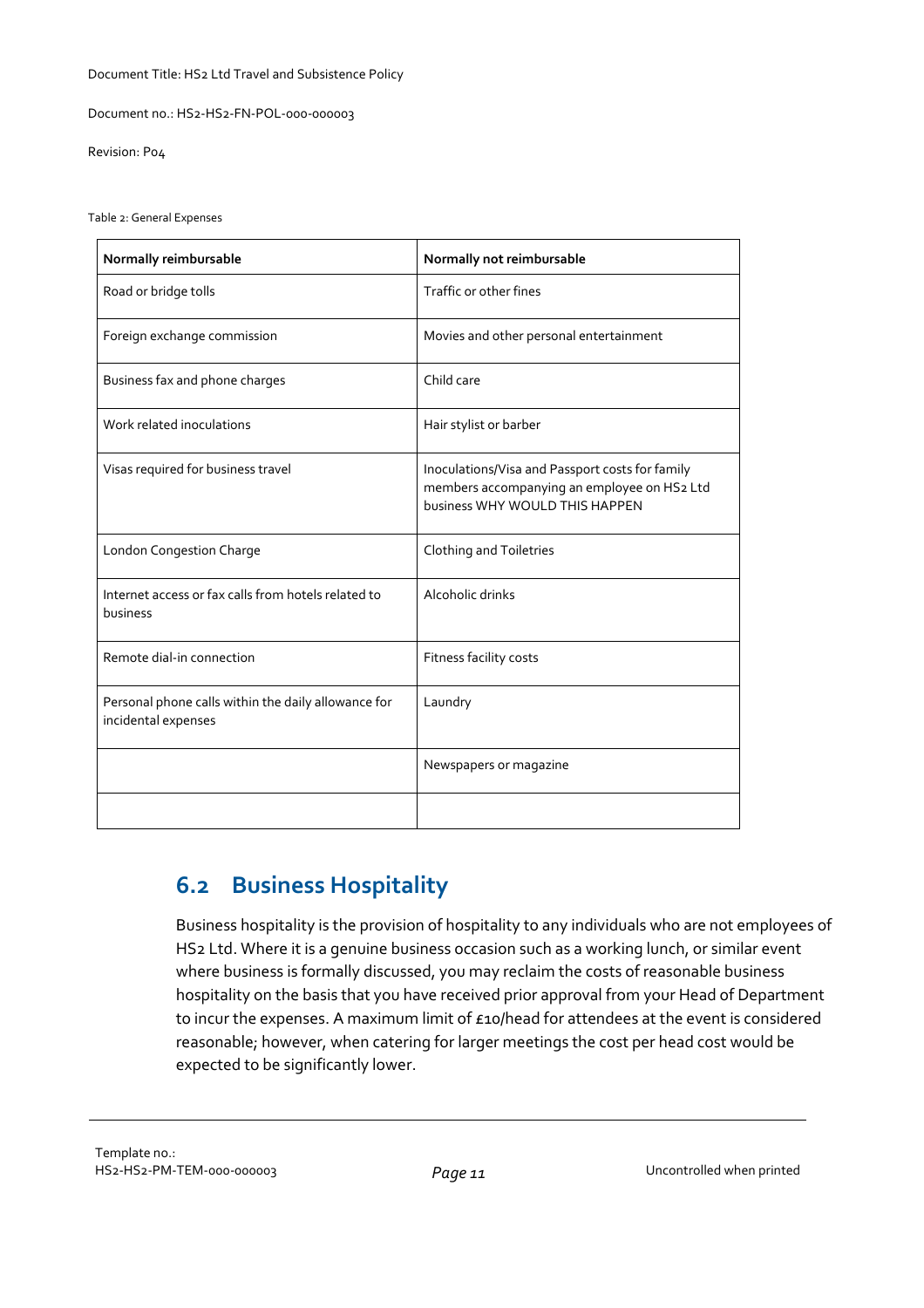#### Revision: P04

It is essential that any expenses incurred are reasonable in nature, and will not cause any detriment to HS2 Ltd's reputation or image. The cost of any alcoholic drinks cannot be reclaimed unless agreed in advance by the Chief Executive or the Director of Finance and Corporate Services. All claims submitted in respect of expenses incurred for the purposes of business hospitality must:

- Be fully supported by receipts
- Clearly identify the names and employing organisation of all participating individuals
- Be clearly recorded as business hospitality expenses
- Include all associated expenses (for example, travel costs incurred getting to/returning from the event)
- Clearly provide reasons for the business hospitality expense

## **6.3 Staff Hospitality**

In line with government policy, hospitality provided to colleagues using public funds is generally considered inappropriate and likely to be a breach of the 'Managing Public Money' guidance issued by HM Treasury .

Where it is proposed that HS2 Ltd provides hospitality, it should be based on a clear written case and approved by the Chief Executive, a member of the Executive Team or the Head of Finance and be compliant with the HS2 Ltd Gifts and Hospitality Policy (HS2-HS2-FN-POL-000-000016). Those offering the hospitality must take into account the good standing and reputation of HS2 Ltd as a public body.

Hospitality for staff is not allowed except as part of team building or training events. You may reclaim the costs on the basis that the expenses incurred per member of staff are within an approved budget and are reasonable in nature, and will not cause any detriment to the HS2 Ltd's reputation or image

All claims submitted in respect of expenses incurred for the purposes of staff hospitality must:

- Be fully supported by full VAT receipts
- Clearly identify the names of all participating individuals
- Be clearly recorded as staff hospitality expenses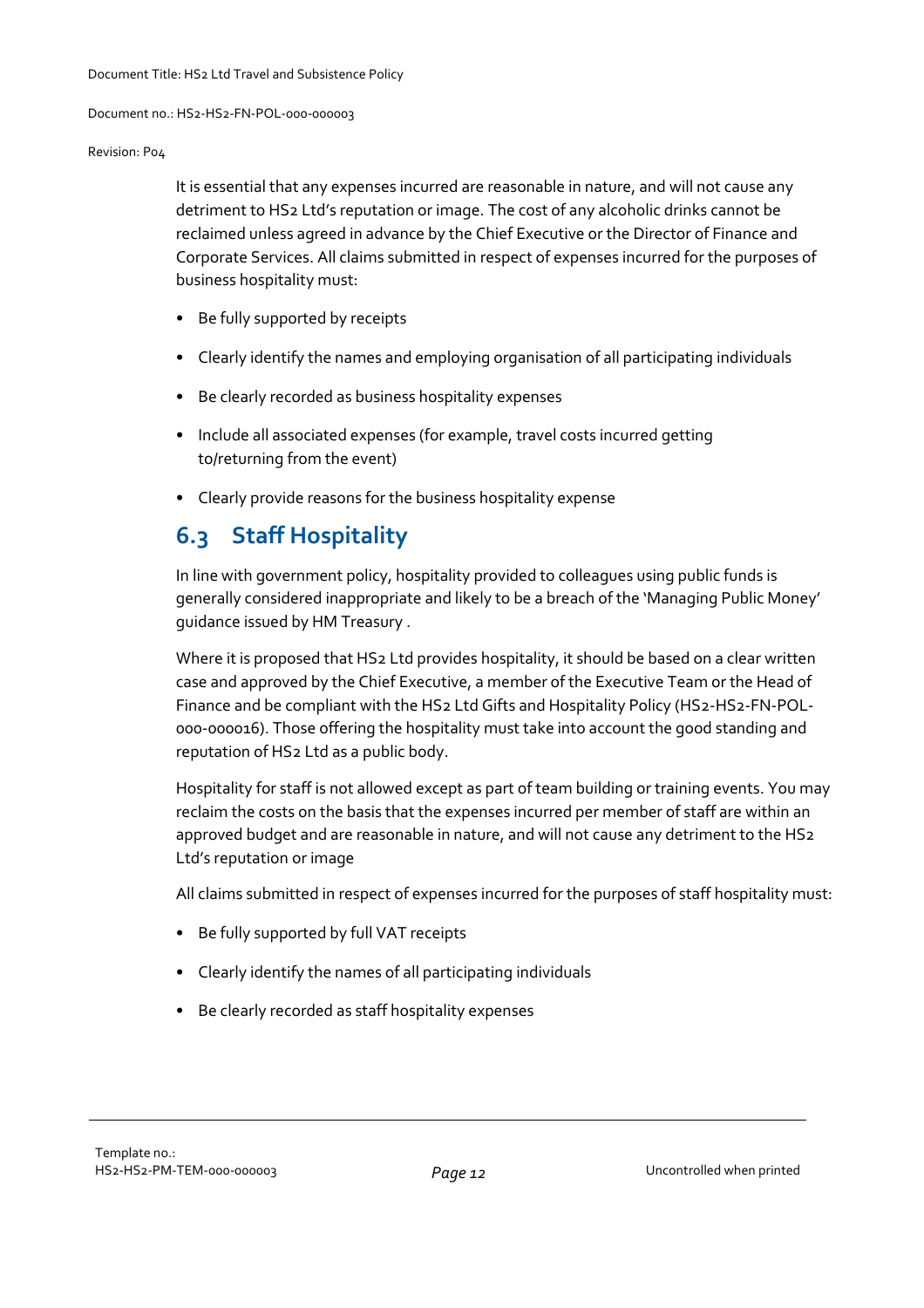#### Revision: P04

- Include all associated expenses (for example, travel costs incurred getting to/returning from the event)
- Clearly provide reasons for the business hospitality expense

## **6.4 Travel costs of spouse/partners/family members**

Spouses, partners and other family members are not permitted to travel with you at HS2 Ltd's expense unless prior approval has been obtained from your appropriate Head of Department. Please note that such approval will generally only be given in exceptional circumstances, for example, if it is considered that the presence of your spouse/partner/other family members is essential to your satisfactory performance of the particular duties. Please note that the reimbursement of such expenses will give rise to a taxable expense.

## **6.5 HS2 Ltd-provided mobile phones**

The provision to an HS2 Ltd employee of an HS2 Ltd-provided mobile phone or blackberry device does not attract any tax liability for the employee.

Phone bills will be monitored on a regular basis. Reasonable, but limited, use for personal calls is acceptable. Employees will however be required to reimburse HS2 Ltd for all personal calls, inclusive of VAT, made from HS2 Ltd devices, where it is considered that the level of personal use is unreasonable.

Reimbursement to HS2 Ltd of personal calls made from an HS2 Ltd device may be effected in one of two ways:

If you are submitting an expense claim form for other expenses in the particular period, you should deduct the cost of personal calls inclusive of VAT from the total value of your other expenses, or

If you are not submitting an expense claim form for other expenses in the particular period, payment for all personal calls plus the VAT due on these calls should be made via a cheque made payable to HS2 Ltd and should be returned to HS2 Ltd Finance marked for the attention of the Director of Finance Operations.

## **6.6 Personal mobile phones**

If you use a personal mobile phone for business calls, you may claim reimbursement of the actual cost of any business calls you have made, but you may not claim the cost of phone or line rental. An expense form must be submitted with an itemised phone bill, which clearly identifies the business calls you are claiming.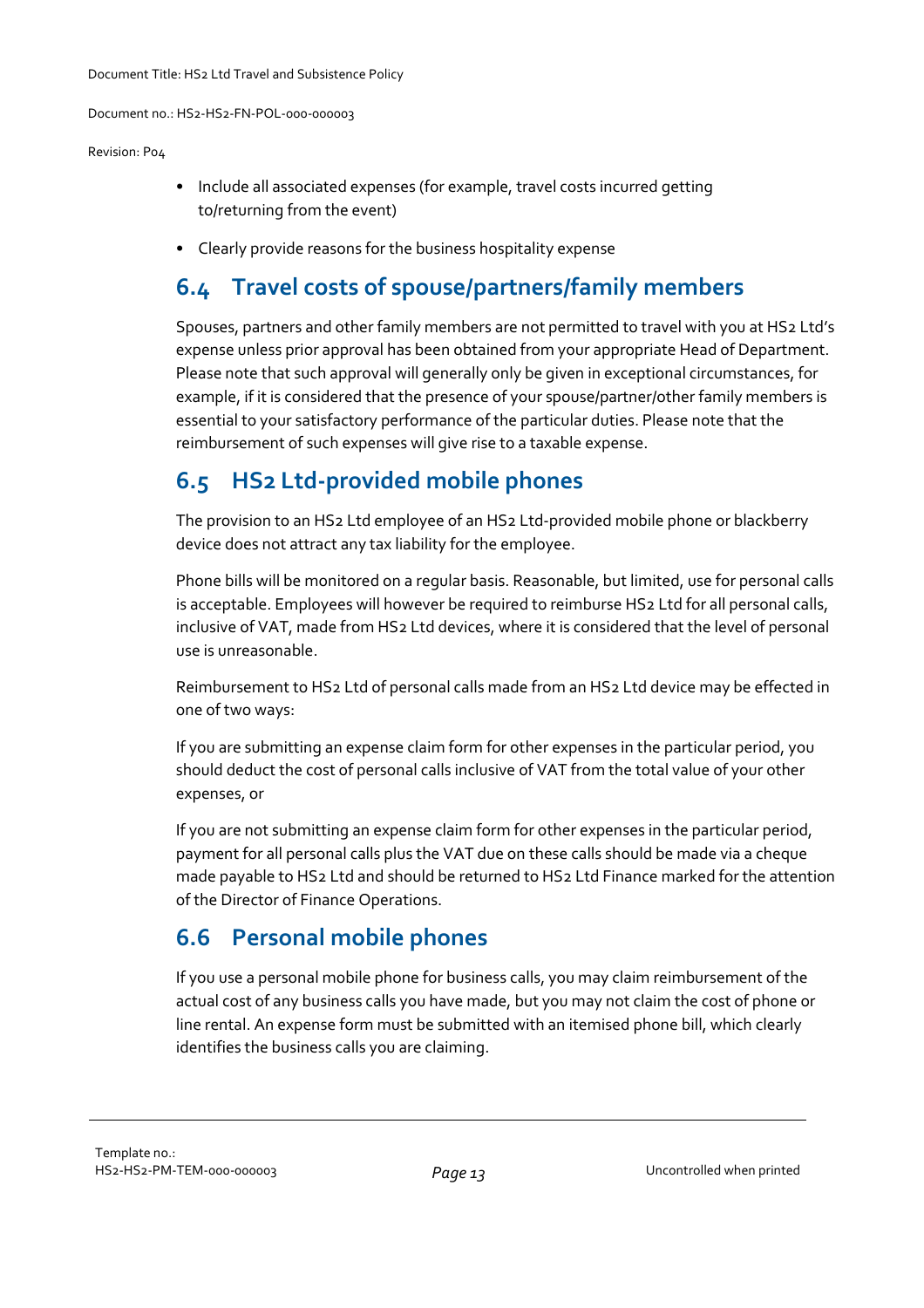Document no.: HS2-HS2-FN-POL-000-000003

Revision: P04

### **6.7 Training**

If you attend a training event endorsed by your line manager and approved by the Learning and Development Team, and you are asked to pay the cost of the training event directly, then you may claim reimbursement of the cost incurred. Associated travel and accommodation expenses incurred directly by you may be claimed, with prior approval from your line manager. You will need an invoice or other appropriate proof of expenditure to make such a claim. Please refer to the Learning, Development and Study Leave Policy (Hs2-Hs2-HR-POL-000-000026) for further information or contact the Learning and Development Tem directly for guidance.

## **6.8 Professional Memberships**

HS2 Ltd has a separate policy for claiming the cost of subscriptions to a relevant professional body. See the Learning, Development and Study Leave Policy (Hs2-Hs2-HR-POL-000-000026) for further information.

## **6.9 Miscellaneous business expenses**

Staff may claim the cost of postage, telephone calls, faxes, internet access and other incidental business expenditure on company business on the basis of evidence of the actual costs incurred.

# **7. Claiming Expenses**

HS2 Ltd will only reimburse a member of staff for legitimate expenses once the member of staff has satisfactorily completed an official expenses claim form, and has complied with the authorisation process.

Before claiming expenses for the first time you will need to complete the Bank Details form and submit to the Finance Team. See the 'HS2 Staff Form – Bank Details' HS2-HS2-FN-TEM-000-000002).

With effect from 1 December 2014, as part of HS2's transition to online management of transactions, expenses to be claimed must be input to an Excel-based Expenses Claim Form and emailed with a scanned copy of the supporting receipts to your line manager.

The procedure for claiming expenses is as follows:

• You must ensure that you input your expenses on the Excel-based Expenses Claim Form, accurately, honestly and in line with these guidelines. You can access a copy of the Expenses Claim Form on eB (ref no. HS2-HS2-FN-TEM-000-000001) or via the [Finance](http://portals.velocity.hs2.org.uk/finance_corp_services/fi/SitePages/Home.aspx) Home Page on Interchange.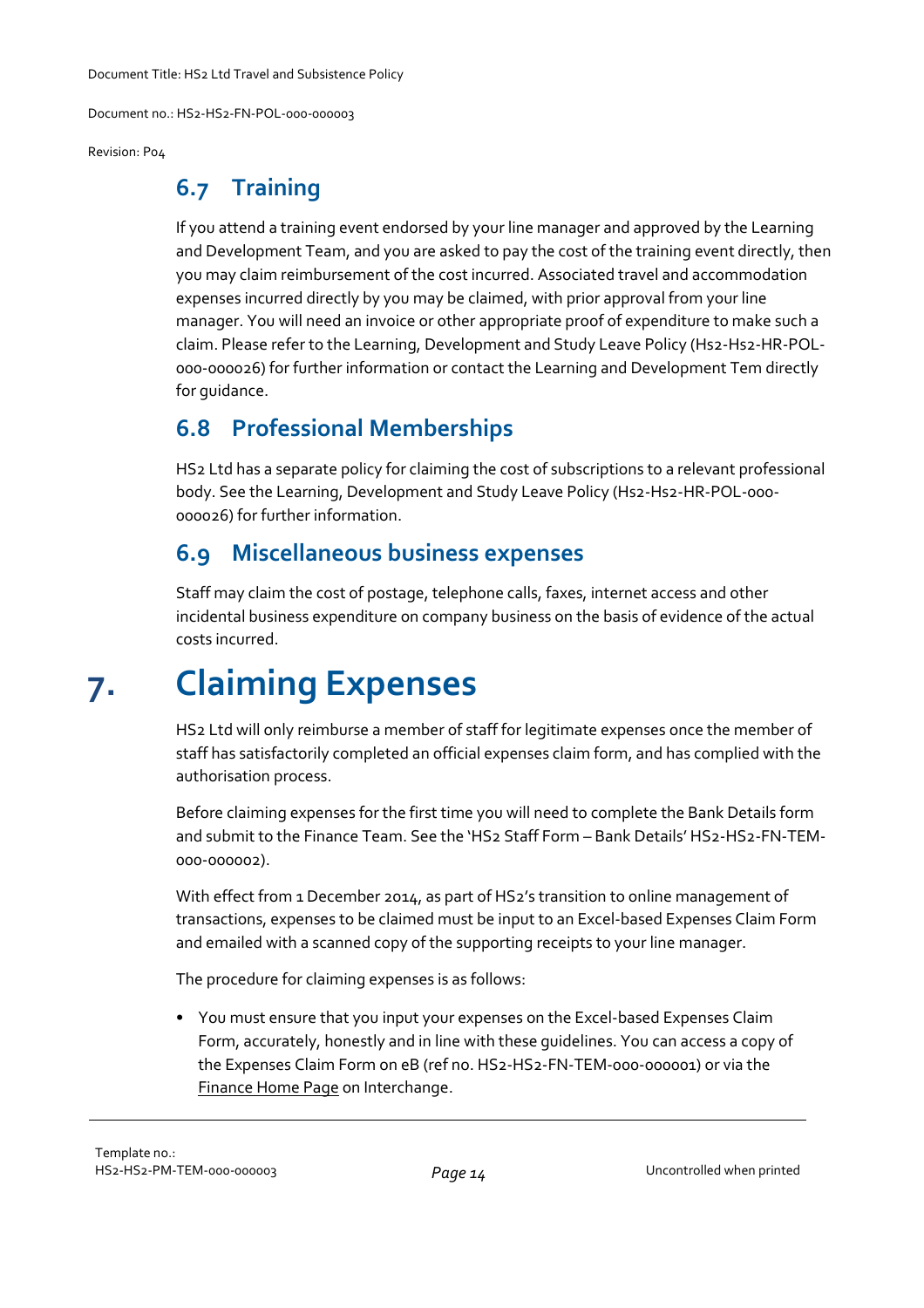#### Revision: P04

- It is your responsibility to complete the Expenses Claim Form, and email the form (together with a scanned copy of receipts) to your line manager in the first instance for approval. If your line manager does not have the required level of financial approval to authorise the claim, they will need to forward the claim to a more senior manager within your area of business.
- There is no requirement for you to keep a copy of your claim documentation although you may find it helpful for your HMRC/P11D records.
- Once authorised, the Expenses Claim Form and supported scanned receipts should be emailed to Finance at [HS2Expenses@hs2.org.uk](mailto:hs2expenses@hs2.org.uk).
- Financial delegations for the signing of expenses are in accordance with HS2 Ltd delegated authorities. A copy of the HS2 Ltd delegation matrix can be obtained from the Finance Team.
- You should normally only claim your own expenses, not those of your colleagues. In circumstances where it is unavoidable (e.g. hospitality), the most senior member of staff present is responsible for claiming the expense.

Guidance with regard to supporting receipts:

- You must always submit receipts to support your expense claim or, where a receipt is not available an alternative appropriate proof of expenditure. You must also explain the nature and purpose of the expense i.e. you must explain why an expense was incurred as well as what the expense was.
- With effect from 1 December 2014, receipts supporting your expense claim should be scanned and attached with the Excel claim form. If you are working away from the office and do not have access to a scanner or cannot photograph your receipts, you may still post/hand in a hard copy of the expenses claim form to the Accounts Payable Team, Finance Department, 18<sup>th</sup> Floor, One Canada Square.
- Where receipts cannot be obtained (for example, when an Oyster card is used for business travel), you must include a note on the Expenses Claim Form of the businessrelated meeting you attended and the reason for the meeting. An Oyster journey history form should be scanned and attached with the claim if available.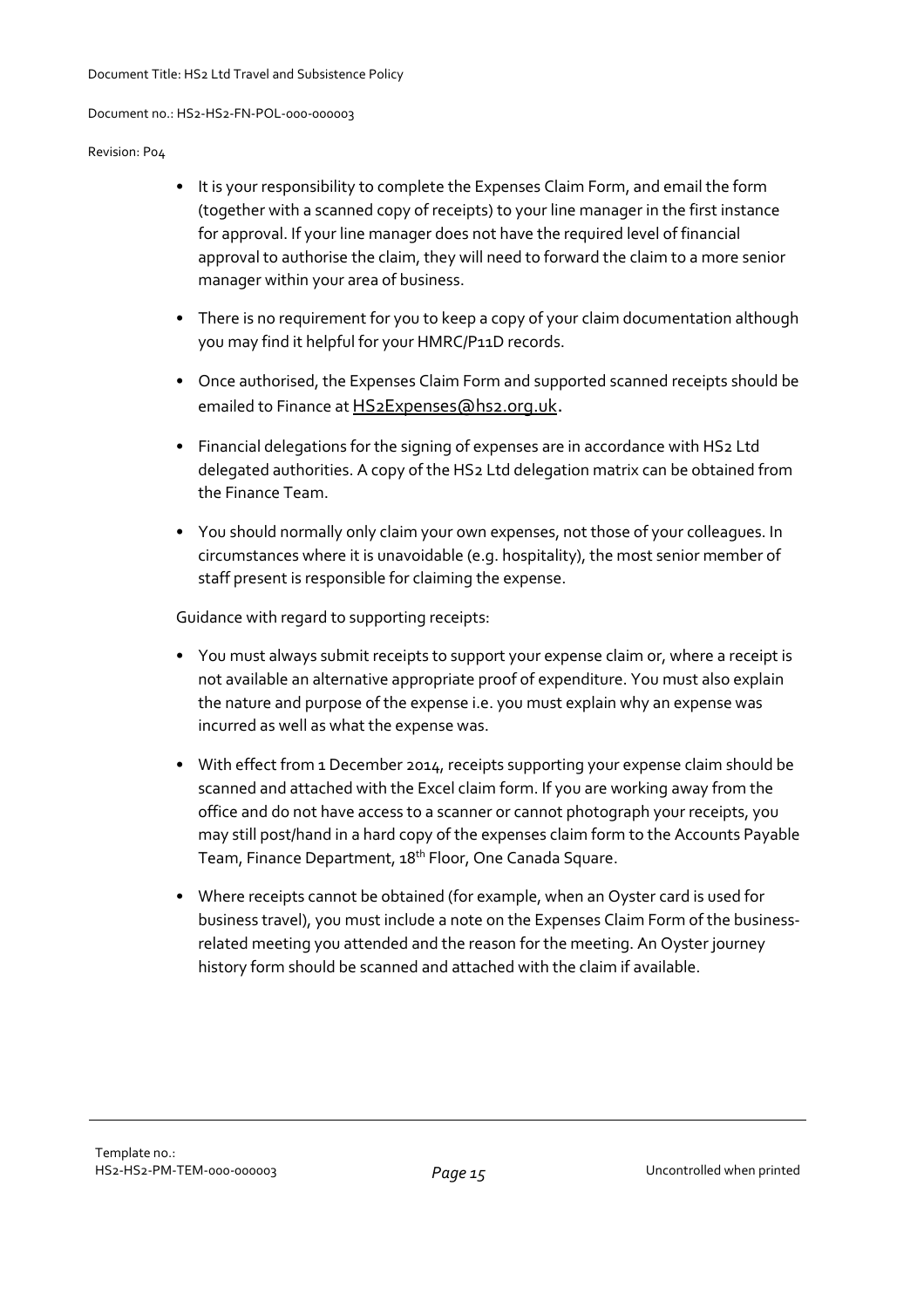#### Revision: P04

• You must ensure that receipts are VAT receipts wherever VAT is payable (a VAT receipt shows the VAT paid and has the VAT registration number of the person or organisation in receipt of the payment). Please note that credit card receipts do not enable HS2 to record VAT correctly.

The following guidance applies to the authorising manager:

Once you have reviewed and authorised the claim, you should forward the Excel Expenses Claim Form together with any scanned receipts / supporting documents to [HS2Expenses@hs2.org.uk](mailto:hs2expenses@hs2.org.uk).

In your covering email you should state your approval of the claim, the name of the person claiming the expenses, and the amount authorised for reimbursement.

The following rules are applicable to Directors and Board members expenses only:

- Executive Team members can self-certify up to £250 of travel and subsistence expenses. No other members of staff can self-certify travel and subsistence expenses.
- Above this limit, Directors' expenses are approved by the Director of Finance and Corporate Services or Chief Executive. The Chief Executive's expenses are reviewed and approved by the Head of Finance to ensure they are in line with policy.
- Board members expenses are reviewed and approved by the Director of Finance Operations to ensure they are in line with policy.

All expense claims (including Directors' and Board members' expenses) are subject to a quarterly review by an independent member of HS2 Ltd's Finance team. If additional clarification is required as a result of the review, HS2 Ltd Finance will contact the individual concerned to obtain any additional information deemed necessary to be held on file.

It is the responsibility of those authorising expense claims to satisfy themselves that:

- all expenses claimed were actually, properly, and necessarily incurred by the employee whilst on the authorised business of HS2 Ltd;
- the expenditure is compliant with this policy, appropriate, and represents value for money; and
- there is a justifiable business need for the expense incurred.

Expenses incurred on corporate credit card or procurement card are governed by the Credit Card Policy and Government Procurement Card Policy respectively.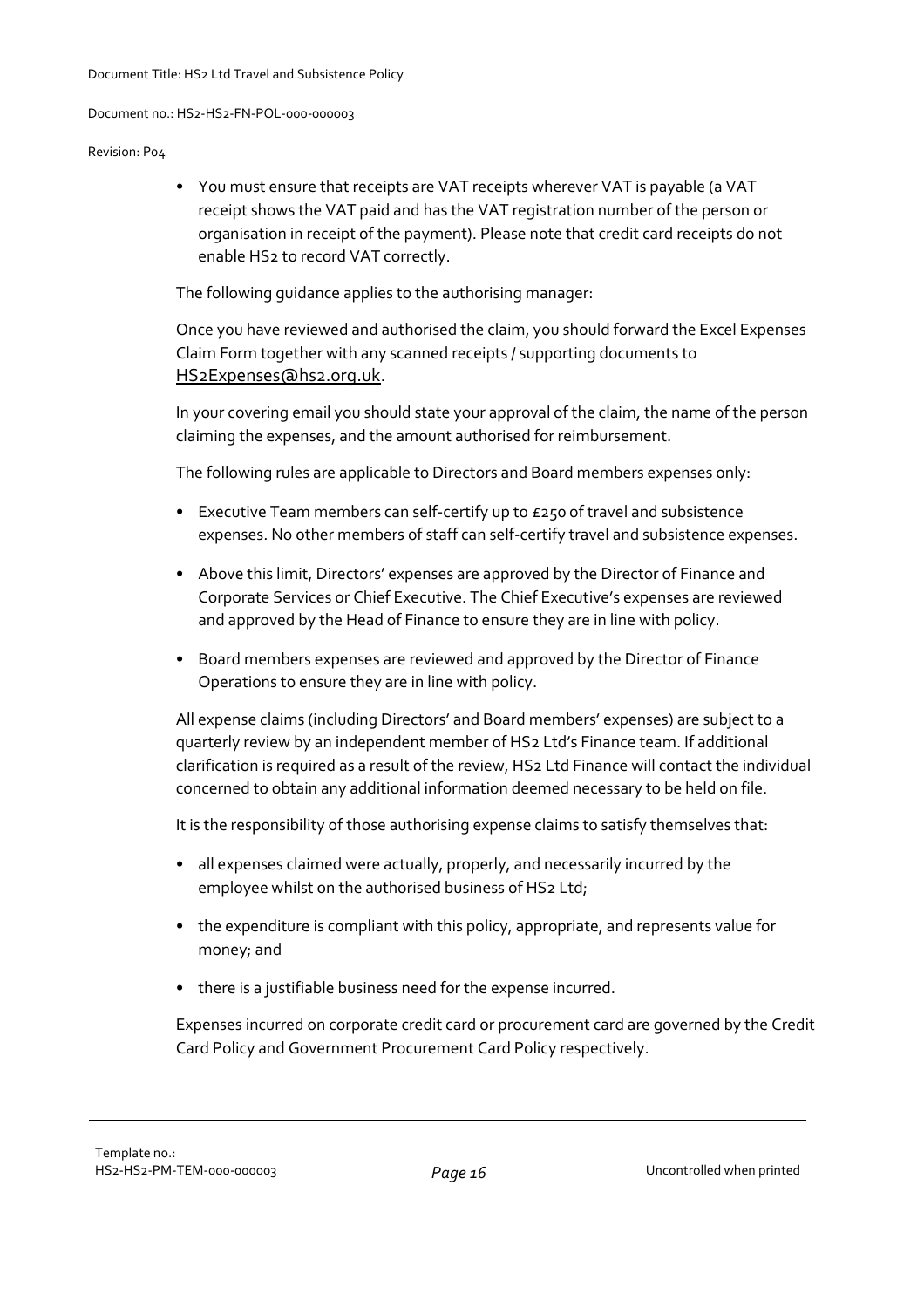Document no.: HS2-HS2-FN-POL-000-000003

Revision: P04

# **8. Receipts**

As documented above, receipts for all expenditure must be obtained and included with your expenses claim as a scanned attachment for future reference by Finance, for audit purposes, or inspection by HMRC. Finance will retain these receipts (for the current year and preceding three years).

Where occasionally it is not possible to provide receipts or travel tickets - for instance if you use a vending machine or when the travel ticket is retained by the operator – you must keep a note of the reason why your travel ticket or receipt is not available and enter a written explanation on the expense claim form...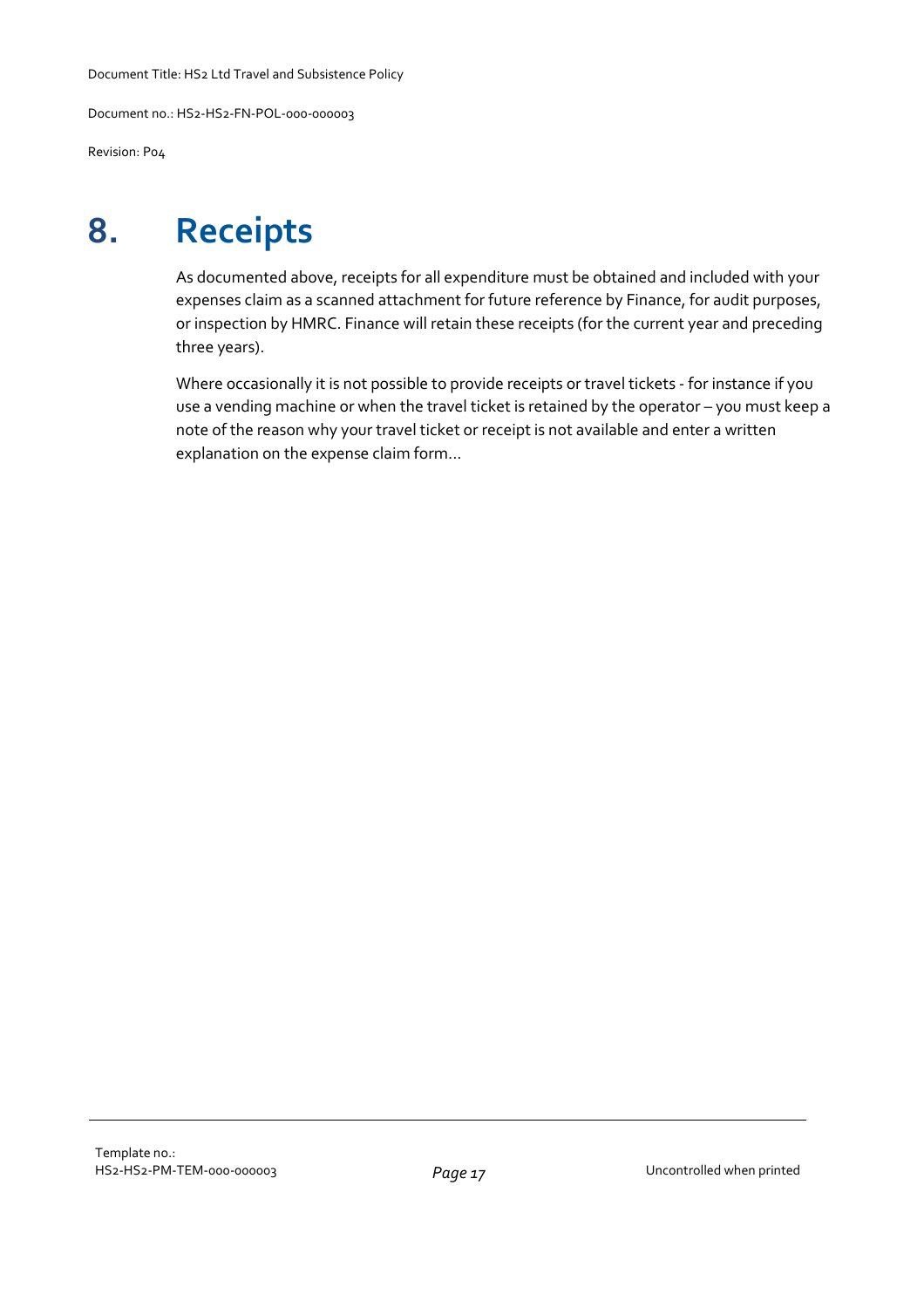Document no.: HS2-HS2-FN-POL-000-000003

Revision: P04

# **Appendix A – UK and overseas rates**

Note: Except where flat rates are paid, you can only claim the actual expenses you incur up to the limits set by indicative ceilings (and you must provide receipts to support your claims).

| <b>UK RATES</b>                                |                                                                                                                                                                                          |
|------------------------------------------------|------------------------------------------------------------------------------------------------------------------------------------------------------------------------------------------|
| Meal Rates (no alcohol permitted in the claim) | Breakfast £10.00                                                                                                                                                                         |
|                                                | Lunch $£10.00$                                                                                                                                                                           |
|                                                | Dinner £25.00                                                                                                                                                                            |
| Accommodation                                  | Within London - £140 per night                                                                                                                                                           |
|                                                | Outside of London - £100 per night                                                                                                                                                       |
|                                                | Staying with friends or relatives (all areas) - $E_3$ o per<br>night (flat rate)                                                                                                         |
| Incidentals                                    | $E$ 5 per night (flat rate)                                                                                                                                                              |
| <b>OVERSEAS RATES</b>                          |                                                                                                                                                                                          |
| Meal Rates (no alcohol permitted in the claim) | There are no set rates for meals, though you should not<br>spend more than is reasonable for meal given your<br>location and circumstances. The UK figures should be<br>used as a guide. |
| Accommodation                                  | While there are no set rates for accommodation, you<br>should seek value for money. The UK figures should be<br>used as a guide.                                                         |
| Incidentals                                    | £10 per night (flat rate)                                                                                                                                                                |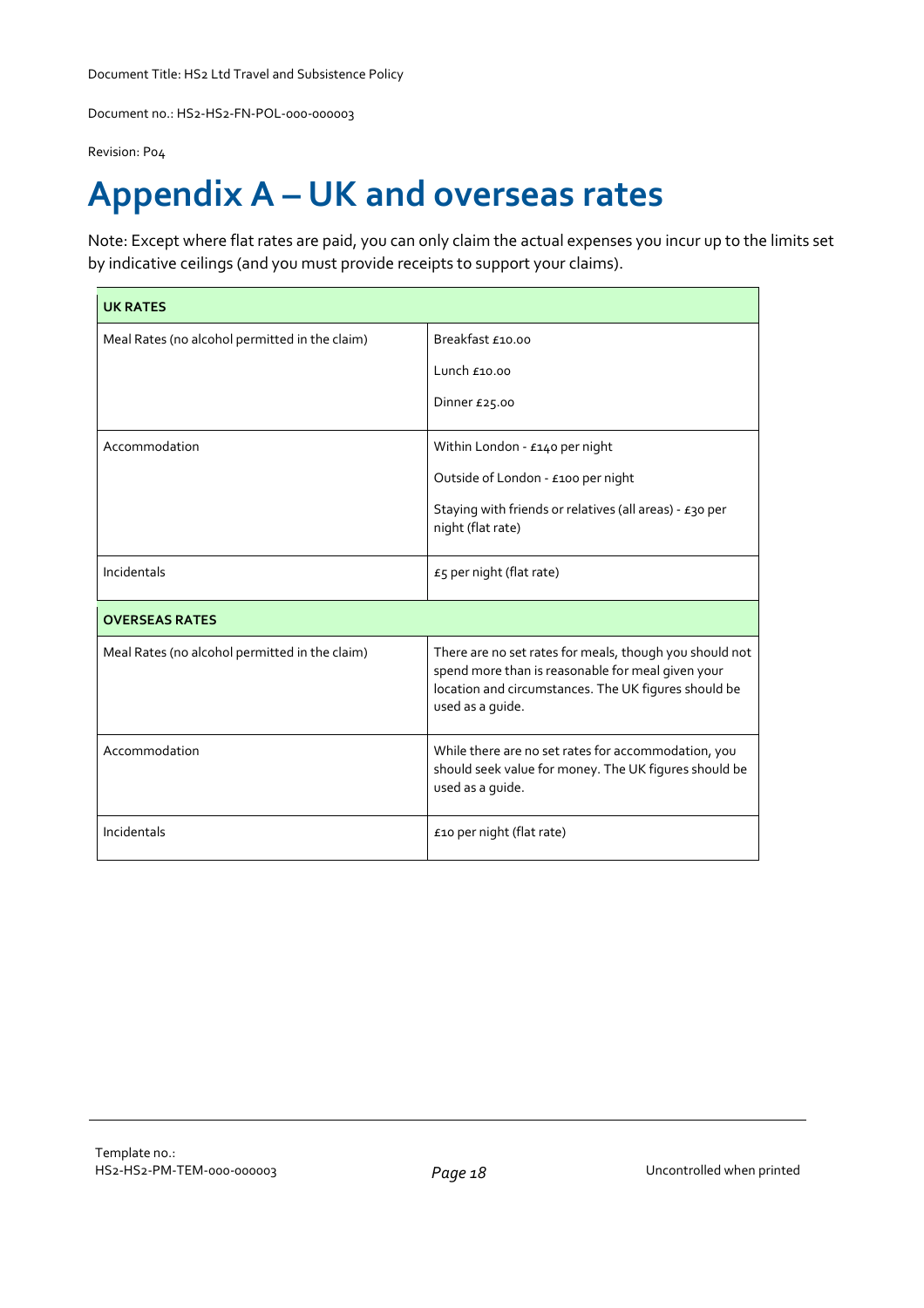Document no.: HS2-HS2-FN-POL-000-000003

Revision: P04

# **Appendix B - Use of privately owned motor vehicles for UK travel**

# **1 Conditions**

You must not use a vehicle for official travel unless you satisfy HS2's ownership, insurance and documentation requirements. Before using a personal vehicle for business purposes you must complete the 'Drivers Declaration Form' (HS2-HS2-HS-FRM-000-000001) and submit it to the Head of Finance for approval (or the Chief Executive if the Head of Finance is absent) and be able to demonstrate that you meet the criteria in section 1 below.

#### **1.1 Ownership**

The vehicle ownership requirements are:

- a. the vehicle is owned by you or being purchased by you on credit terms and is registered in your name;
- b. the vehicle has been hired by you for your private use; or
- c. the vehicle is not registered in your name but is in your lawful possession where you have permission from the owner to use the vehicle and have adequate insurance cover.

#### **1.2 Insurance**

To be eligible to claim any motor mileage allowance you must ensure that your private motor vehicle insurance policy contains either:

- a. a clause permitting the use of the vehicle by you in person in connection with your business; or
- b. where the vehicle is not registered in your name, has a clause specifically permitting use of the vehicle by you.

To claim motor mileage allowance you must have a comprehensive insurance policy covering damage to or loss of the vehicle. Your private motor vehicle insurance policy must meet the statutory requirements set out in Part IV of the Road Traffic Act 1988. In summary, that is cover for any liability in respect of:

- a. bodily injury to or death of third parties;
- b. bodily injury or death of any passengers and with cover equal to or exceeding the statutory minimum requirement of £250,000; and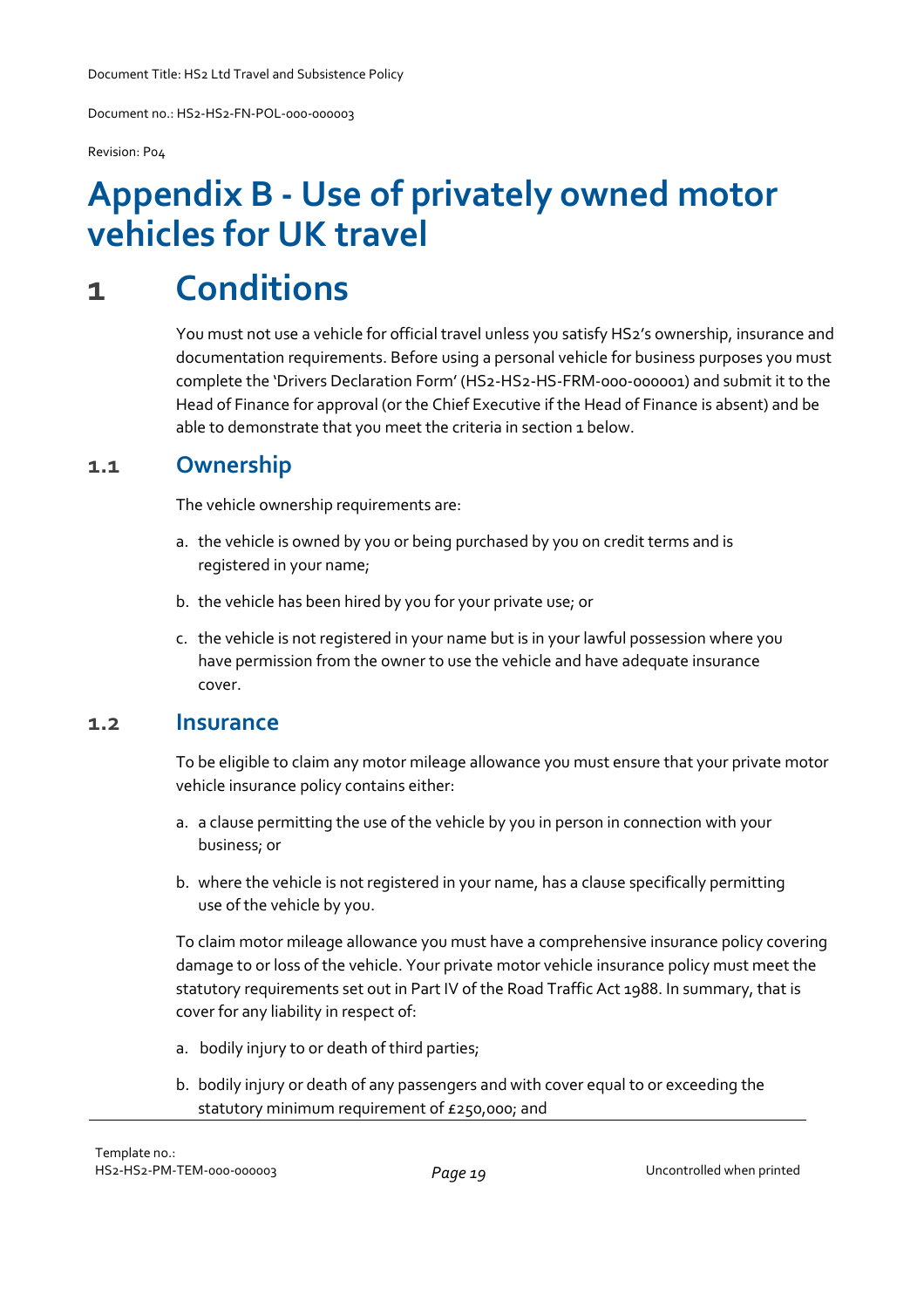Revision: P04

c. damage to the property of third parties and/or passengers.

#### **1.3 Other documentation**

In addition to the ownership and insurance sections any privately owned vehicle used by you on official business must comply with all other requirements for use on the public roads including having a current vehicle excise duty disc and where necessary a current MOT test certificate. You must also have a current driving licence that entitles you to drive the vehicle.

## **2 Expenses**

#### **2.1 Motor mileage allowance**

You are entitled to be paid motor mileage allowance either at public transport rate (PTR) or at the standard mileage rate (SMR).

If you could reasonably have used public transport for the journey in question, you must claim the PTR. You may claim the SMR if:

- a. there is no public transport available for the journey;
- b. it is not practical to use public transport for the journey;
- c. you need to carry heavy equipment; or
- d. you have a requirement that makes the use of public transport difficult.

#### **2.2 Motor mileage rates – motor cars and vans**

- a. Public transport rate (all mileage) = 25p per mile
- b. Standard mileage rate:
	- Higher(first 10,000 miles) = 45p per mile
	- Lower (above 10,000 miles) =  $25p$  per mile

You should take note of the odometer readings at the start and end of your journey to work out the number of miles travelled (rounding down to the nearest mile).

Note these rates also cover fuel costs you incur.